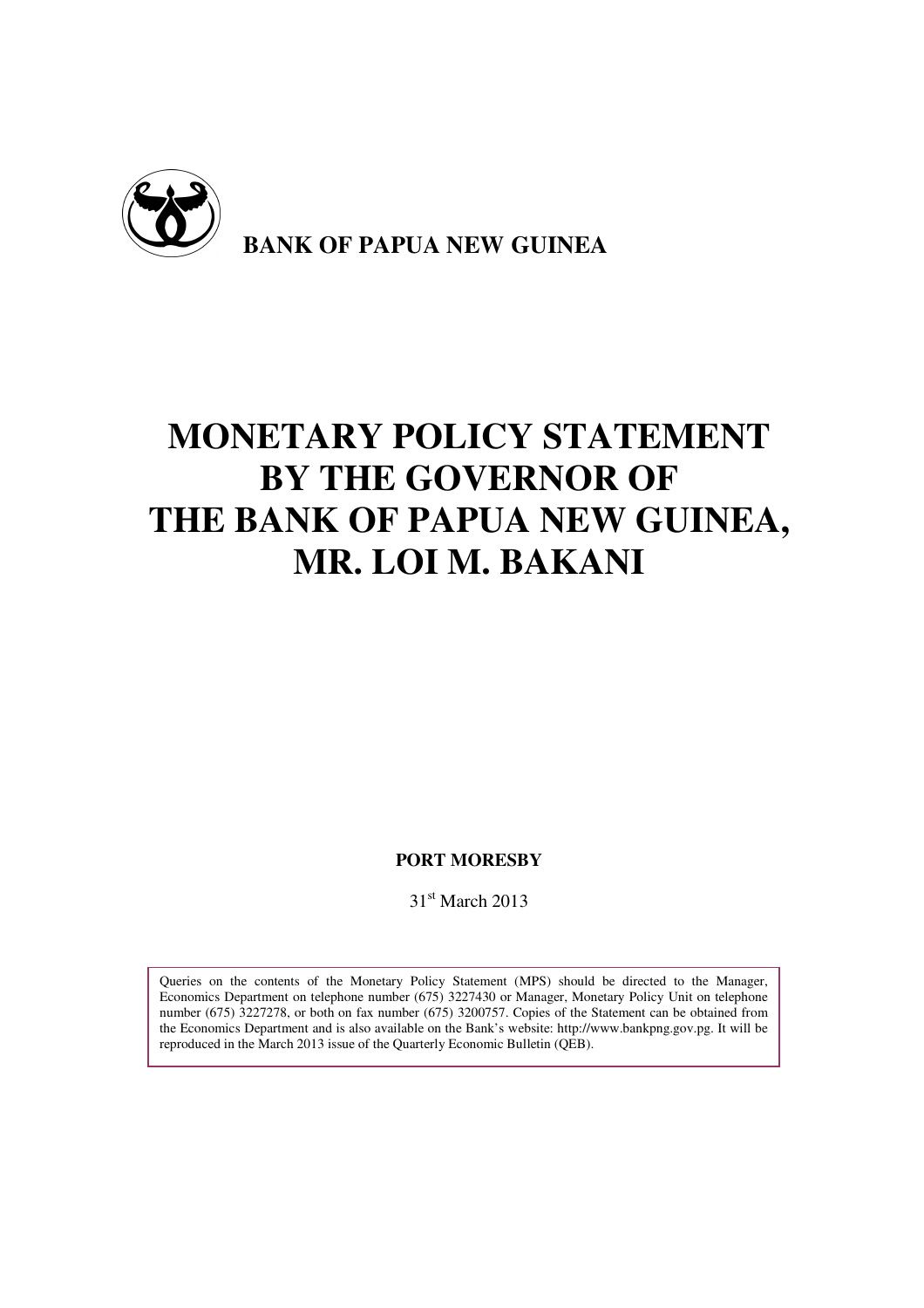## **Objective of Monetary Policy**

The objective of monetary policy in Papua New Guinea (PNG) is to achieve and maintain price stability. This entails low inflation supported by stable interest and exchange rates. The maintenance of price stability leads to:

- Confidence in the kina exchange rate and management of the economy;
- A foundation for stable fiscal operations of the Government;
- Certainty for businesses to plan for long-term investment; and
- A stable macroeconomic environment conducive to economic growth.

## **Executive Summary**

PNG continued to experience high economic growth in 2012. However, the key enablers of this growth are receding and the economic growth in 2013 will slow down as a result. In response to low inflation outcomes and to support economic activity, alongside Government's expansionary fiscal policy, the Bank of PNG further eased its monetary policy stance in March 2013. The decision aims to encourage private sector lending, primarily in the non-mineral sectors, in light of the winding down of the PNG LNG project construction phase and the associated decline in the spin-off activities.

Whilst economic activity was high in 2012, the appreciation of the kina in the first half of the year, low imported inflation, easing in domestic demand pressures and other factors led to an annual inflation outcome of 1.6 percent. For 2013, the Bank projects headline inflation to be around 5.5 percent, with the trimmed-mean and exclusion-based inflation measures to be around 4.5 and 5.0 percent, respectively.

Real Gross Domestic Product (GDP) is projected by the Bank to grow broadly in line with the Government's forecast for 2013 of 4.0 percent, as the construction of the PNG LNG project and spin-off activities wind down, partially offset by the expansionary fiscal policy and increased production at Ramu Nickel/Cobalt mine. Most sectors are expected to record lower growth throughout the year, whilst the petroleum sector is expected to decline.

The overall balance of payments is projected to be in deficit by K684 million in 2013 reflecting high imports and net service and income payments. By the end of the year, the gross foreign exchange reserves are projected to be around US\$3,700 (K8,222.2) million, sufficient for 9.4 months of total and 17.4 months of non-mineral import covers.

Broad money supply is expected to increase by 12.8 percent, driven mainly by an increase in net domestic assets of the banking system, reflecting increases in net credit to the Government and private sector credit. Monetary base and private sector credit are projected to grow by 15.4 percent and 13.6 percent, respectively.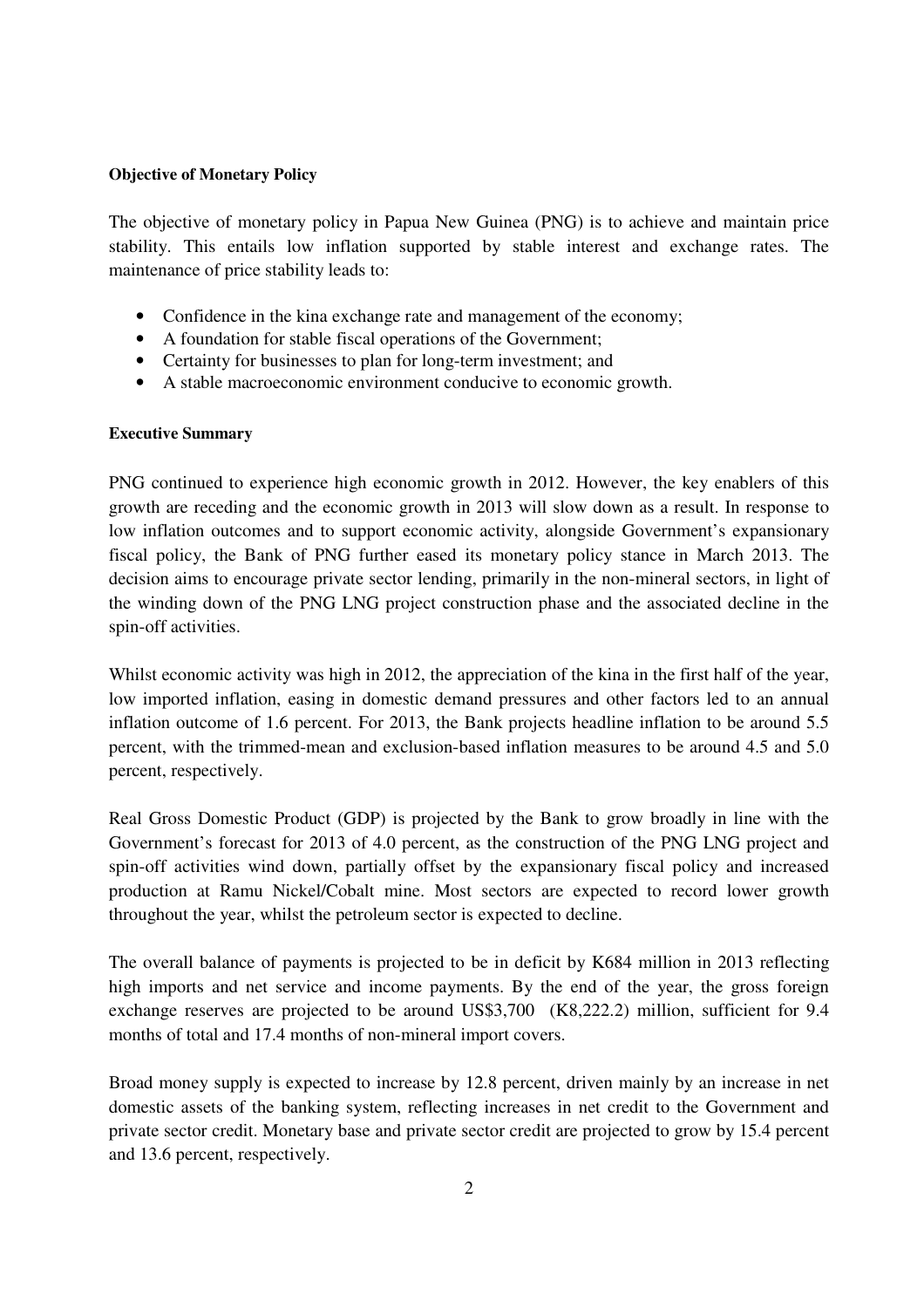The Government budget of K13 billion in 2013, with a deficit of K2.5 billion or 7.2 percent of GDP, is intended to stimulate economic activity. The record size of the budget and the considerable deficit financing needs are likely to pose many challenges. Capacity constraints should be addressed to minimize the risk of inefficient spending and to avoid a build-up of deposits in the Government's accounts with the commercial banks. All Government trust accounts should be held with the Bank of Papua New Guinea, to reduce the cost of the build up in liquidity to both the Government and the public.

To finance the deficit, the Government should only consider domestic financing sources rather than raising funds in the international financial markets. Using domestic financing will bring about benefits reflected in lower cost in real terms, fewer risks and the opportunity to develop the domestic financial market.

In anticipation of LNG production in 2014, it is important that the Sovereign Wealth Fund (SWF) becomes operational in 2013. This would assist in managing the LNG revenues in a sustainable manner throughout the duration of the project and beyond.

Given the increase in demand resulting from the easing monetary stance and the expansionary fiscal policy, the Bank will continue to assess the trade-off between higher economic growth and inflationary pressures. It will therefore maintain its current policy stance for the next six months but may adjust it to ensure that inflation is appropriately managed.

## **Monetary Policy Discussions**

## **1. Monetary Policy Assessment, Issues and Expectations**

Inflation remained low throughout 2012, in spite of increased economic activity driven mainly by the construction of the PNG LNG project. The appreciation of the kina in the first half of the year, low imported inflation and easing in domestic demand pressures led to a low annual inflation outcome of 1.6 percent in 2012. The Central Bank further eased its monetary policy stance in March 2013.

The Bank projects the annual headline inflation for 2013 to be around 5.5 percent. The trimmedmean and exclusion-based inflation measures are projected to be around 4.5 percent and 5.0 percent, respectively. Projected inflation in PNG's major trading partner economies is generally low, given the weak global economic activity. The effects of the depreciation of the kina since the second half of 2012, high Government expenditure and the higher import tariffs on some items will more than offset the effects of low imported inflation and depressed international commodity prices and are expected to result in higher inflation.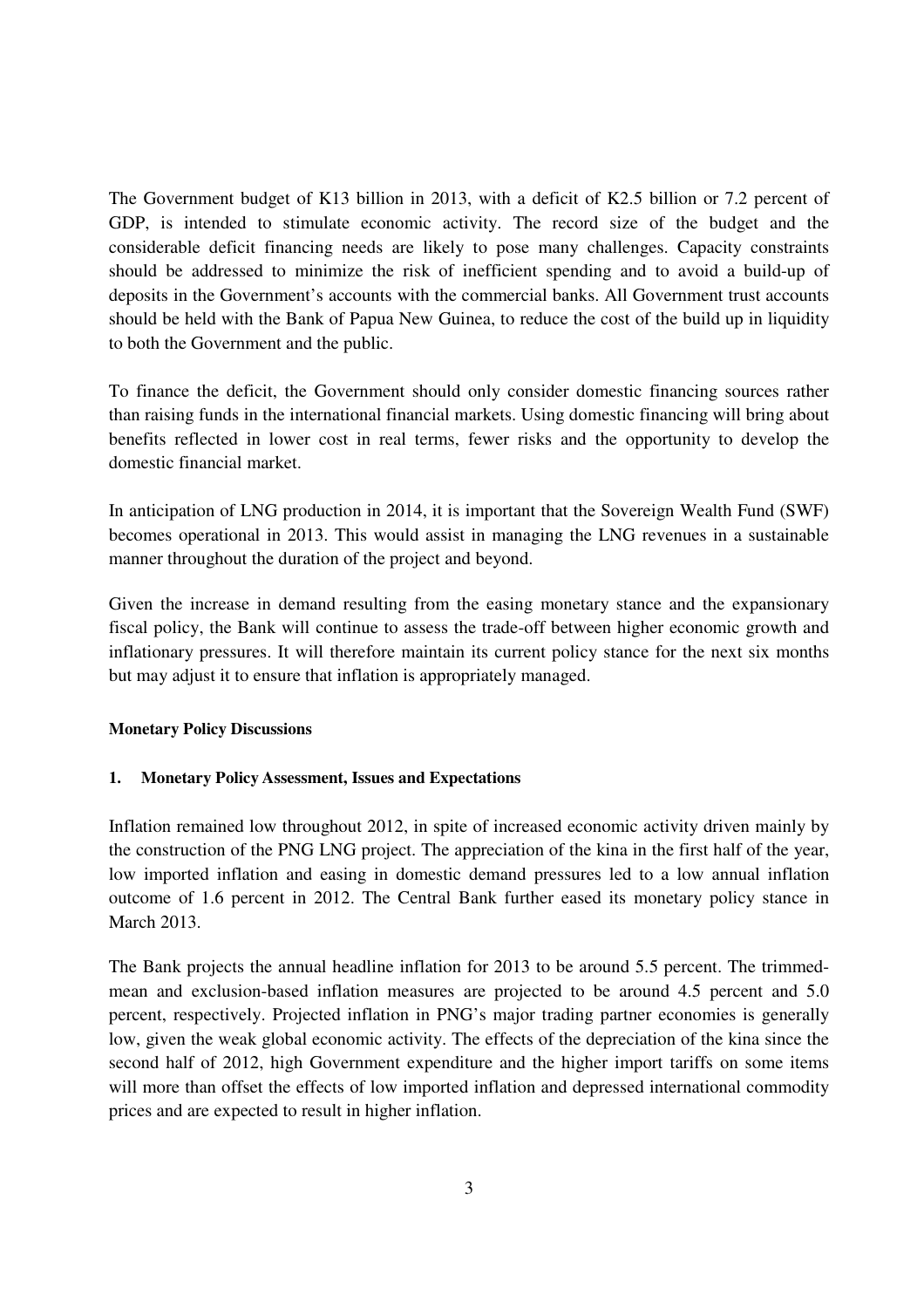Over the medium term, the Bank projects annual headline inflation to be around 6.0 percent in 2014 and 4.0 percent in 2015 (see Chart 1). These projections are based on a number of factors, including the commencement of production of the PNG LNG project in 2014, high Government expenditure and easing in international commodity prices.



*Source: Bank of PNG & National Statistical Office (NSO)* 

There are upside risks to these projections, including excessive Government spending, kina depreciation, any supply shocks and a resurgence in global economic activity.

Annual headline inflation was 1.6 percent in the December quarter of 2012, lower than the 2.0 percent in the September quarter of 2012. The lower outcome was mainly due to the appreciation of the kina in the first half of 2012, lower imported food prices, a decline in soft drinks and betelnut prices, and the Government's free education policy and import tariff reduction program. This is also due to the easing in domestic demand pressures, and therefore lower inflationary expectations, as a result of lower spinoff activity to the non-mining private sector from the PNG LNG project. In the same period, underlying annual inflation as indicated by the trimmed mean and exclusion-based measures was 0.6 percent and negative 1.9 percent, respectively.

In 2013, broad money supply is expected to increase by 12.8 percent, driven mainly by an increase in net domestic assets of the banking system, reflecting increases in net credit to the Government and private sector credit. Monetary base and private sector credit are projected to grow by 15.4 percent and 13.6 percent, respectively. The Bank considers the projected growth in monetary aggregates more than sufficient to support the lower projected economic growth in 2013 (see Appendix – Table 1).

The overall balance of payments is projected to be in deficit by K684 million in 2013, with a deficit in current account more than offsetting a surplus in the capital and financial account. The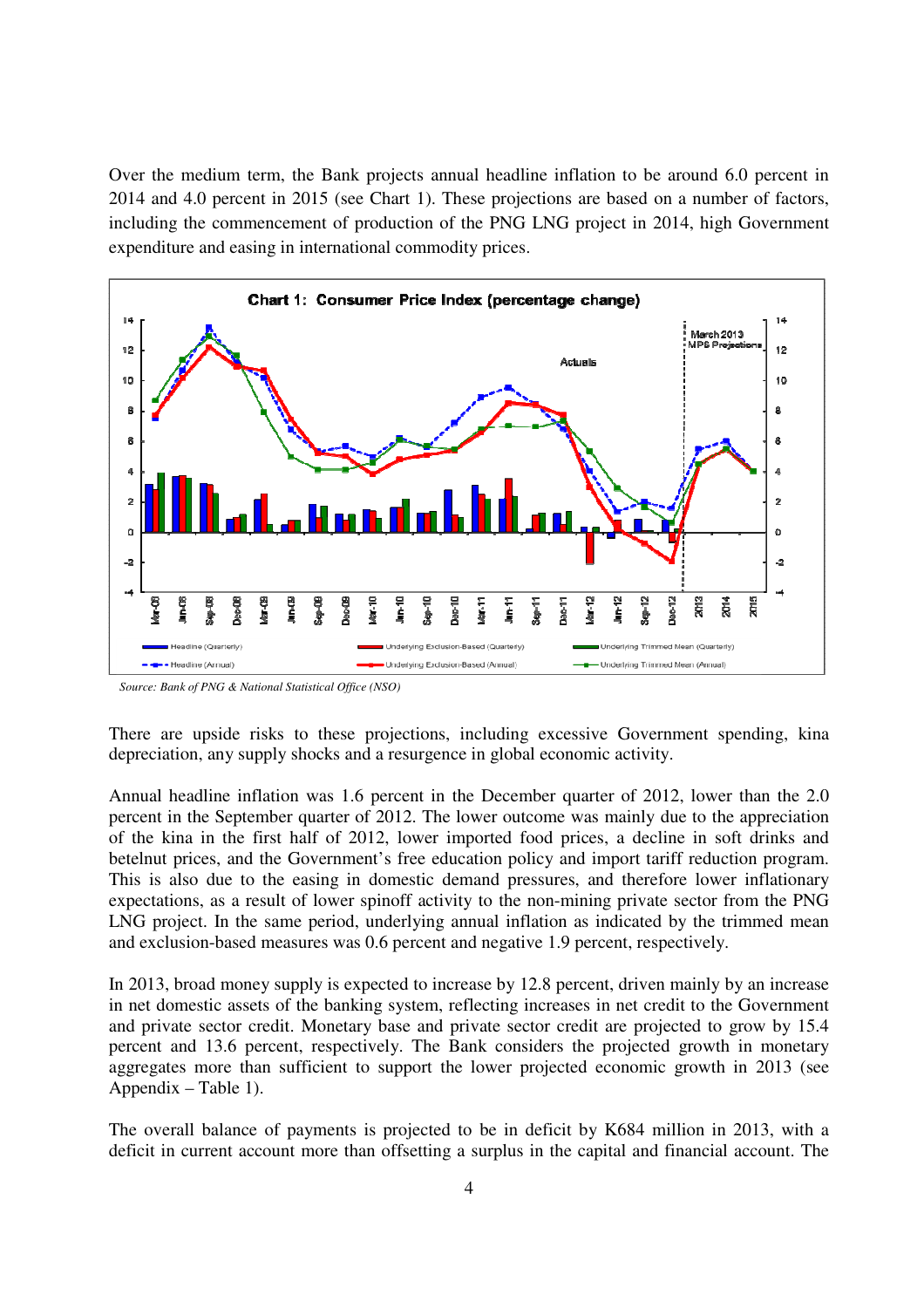deficit in the current account is projected to be K2,714 million, due to higher imports and net service and income payments. The surplus in the capital and financial account is projected to be K2,030 million, mainly reflecting inflows associated with the foreign direct investment relating to the completion of the PNG LNG project (see Chart 2). In the medium term, the current account is projected to record surpluses due to inflows from mineral sector revenue, including LNG revenues.



*Source: Bank of PNG* 

*Note: 2013 to 2015 includes flows related to the PNG LNG project, compared to the actuals, which do not include LNG figures.* 

By the end of 2013, the gross foreign exchange reserves are projected to be around US\$3,700 (K8,222.2) million, sufficient for 9.4 months of total and 17.4 months of non-mineral import covers. Gross reserves are projected to be higher in the medium term due to foreign exchange inflows related to the exports by the Ramu Nickel/Cobalt mine and the PNG LNG project (See Appendix – Table 2). As at  $25<sup>th</sup>$  March 2013, the level of gross foreign exchange reserves was US\$3,766.0 (K7,962.4) million.

The daily average kina exchange rate depreciated against the US dollar by 0.8 percent to US\$0.4727 between March quarter 2012 to 22<sup>nd</sup> March 2013, while it appreciated against the Australian dollar by 0.9 percent to AU\$0.4556. The depreciation of the kina against the US dollar reflected higher foreign exchange outflows as a result of high import demand and service payments. The appreciation against the Australian dollar was attributed to cross currency movements, as the Australian dollar weakened against the US dollar. The Trade Weighted Index (TWI) appreciated by 4.5 percent during the December quarter of 2012, compared to the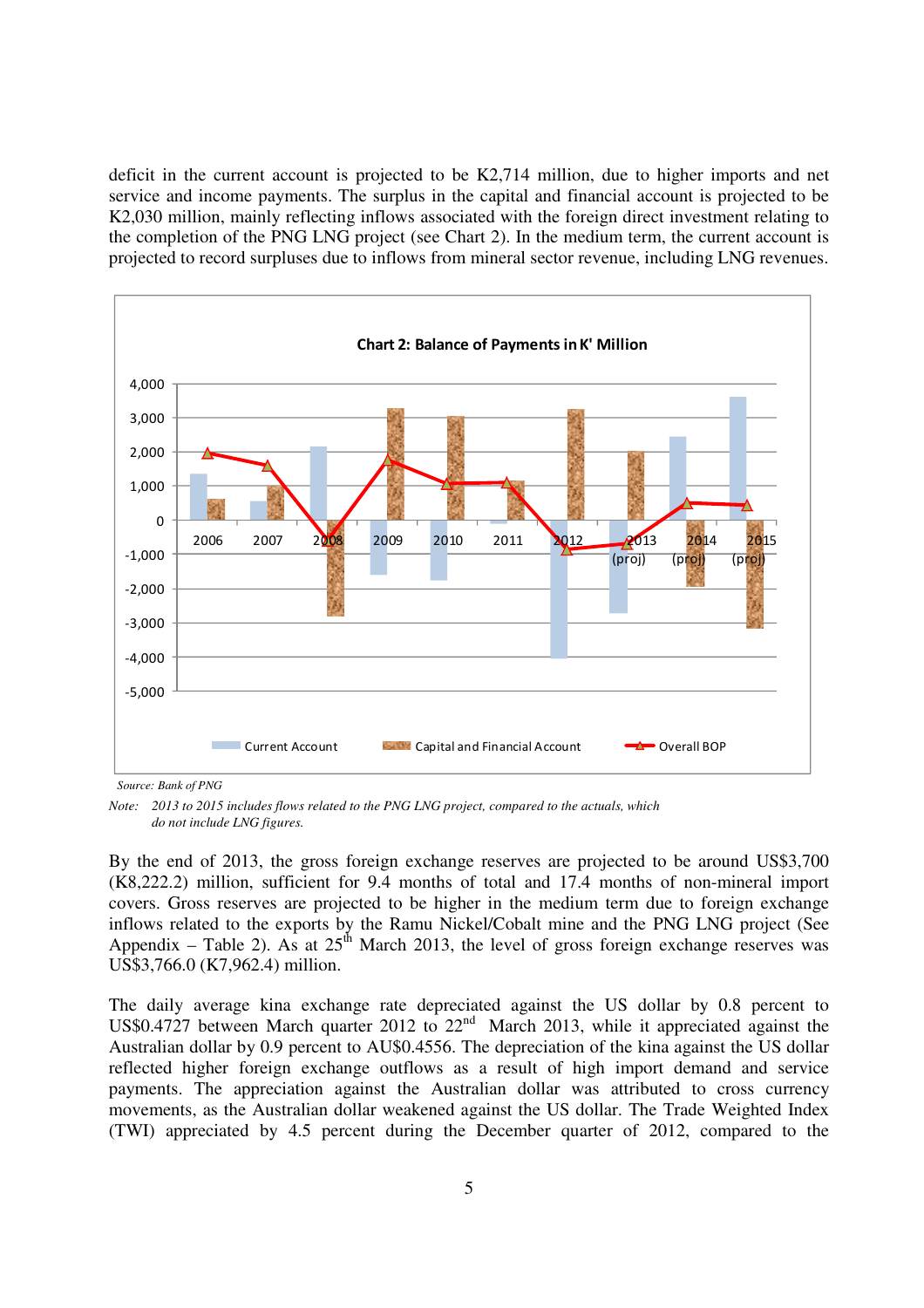corresponding period of 2011. The Real Effective Exchange Rate (REER) also appreciated by 2.7 percent during the same period (see Chart 3).



*Source: Bank of PNG* 

PNG continued to experience high economic growth in 2012, due to peak in construction of the PNG LNG project, higher private sector investments and an increase in Government funding of its development budget for infrastructure projects, especially road maintenance and other building projects. However, there are signs that spin-off activity of the non-mineral private sector from the PNG LNG project is slowing down, as indicated by the lower increases in employment and the value of sales by the private sector.

Real GDP is projected by the Bank to grow broadly in line with Government's forecast of 4.0 percent for 2013, down from a high growth of 9.2 percent in 2012, as the construction of the PNG LNG project winds down. The growth is expected to be driven mainly by the Government's fiscal stimulus, partly offsetting the decline from the construction of the LNG project, and the increased production at Ramu Nickel/Cobalt mine and at other existing mines. The agriculture sector is also expected to increase due to higher production of PNG's export commodities. Other sectors of the economy are expected to record low growth in 2013, while the petroleum sector is projected to fall due to the decline in oil reserves and production.

Strong economic growth is expected in 2014 and over the medium term. The Bank projects real GDP to grow by around 8.0 percent in 2014. This will be driven by the commencement of production of liquefied natural gas, increased Government spending for infrastructure development and the pick-up in demand associated with increased income associated with LNG receipts. All sectors of the economy are expected to grow, while the petroleum sector is forecasted to decline as crude oil reserves are depleted.

In November 2012, the National Parliament passed a budget of K13 billion for 2013 with a budget deficit of K2.5 billion or 7.2 percent of nominal GDP, which represents a marked shift from recent years (see Chart 4). The 2013 deficit compares to a preliminary deficit of K494.6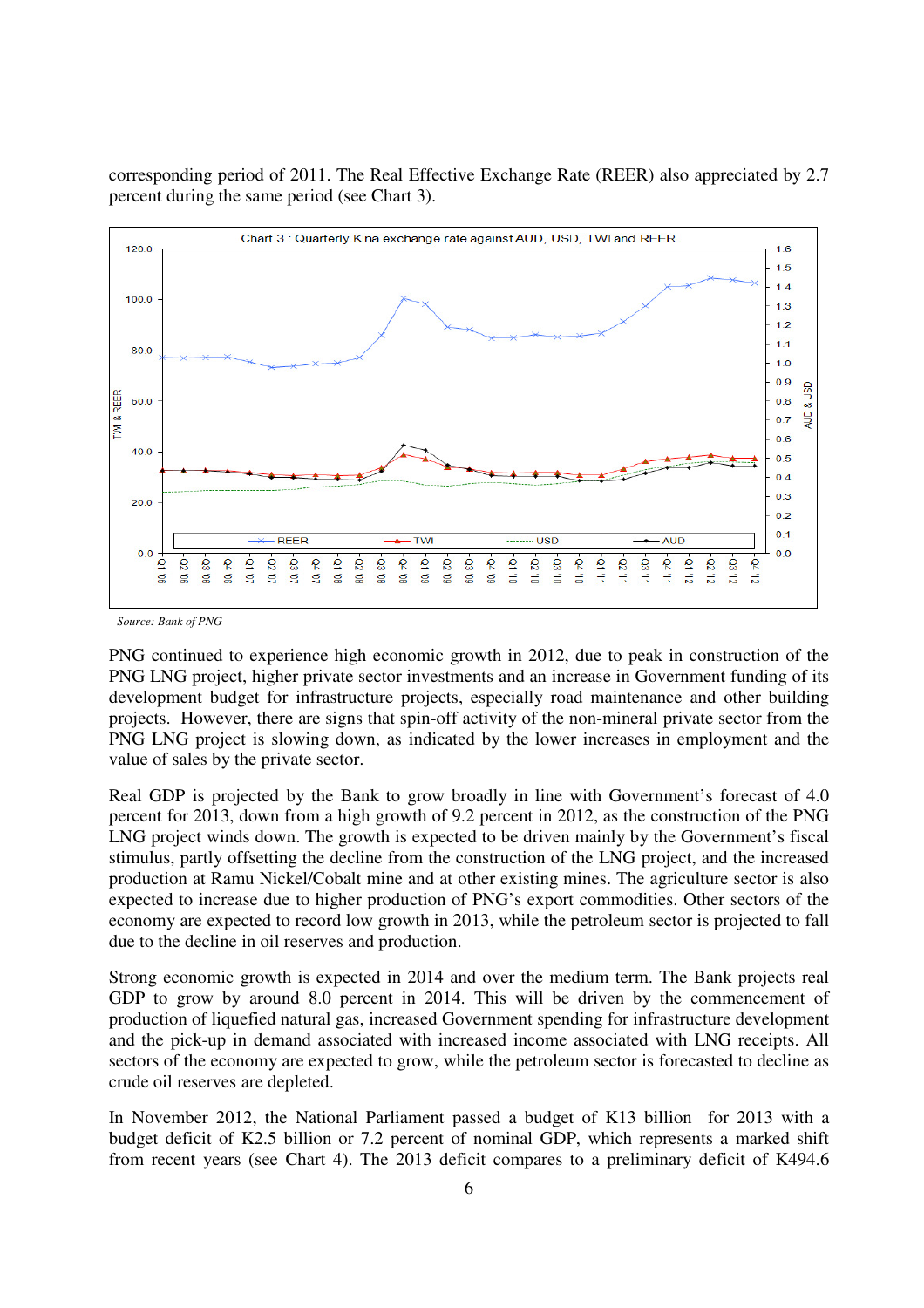million for 2012. The budget is aimed at rehabilitating infrastructure, improving the health and education services, and law and order in the country. These are commendable initiatives, which could stimulate economic activity through the fiscal multiplier effect. On the other hand, high Government spending on imports would exert downward pressure on the exchange rate causing inflationary pressure. (See Box 1). Constraints exist not only with Government implementing agencies but also at provincial and local Government levels where a lot of the funds will be channeled. There is therefore the risk of inefficient spending which may cause a large build up of Government trust accounts and increase the already high level of liquidity. All Government trust accounts should be held with the Bank of Papua New Guinea, to reduce the cost of the build up in liquidity to both the Government and the public.



*Source: 2013 National Budget* 

To finance the deficit, the Government should only consider domestic financing sources rather than raising funds in the international financial markets. Using domestic financing will bring about several benefits:

- It provides avenues for the development of domestic savings and a savings culture that is essential for funding domestic investments.
- The cost in real terms of domestic Government debt is lower than funding it from offshore debt, when factors such as return, risk, exchange rate movements, timing and availability are considered.
- Domestic Government debt is the foundation for the establishment of a functioning financial market, which is a prerequisite for generating the resources for development of the economy and its people.

There is sufficient liquidity in the banking system to finance the deficit as well as meeting private sector borrowing needs. Public debt is projected to increase to 32.0 percent of GDP in 2013, compared to 26.1 percent in 2012.

With the winding down of the construction phase of the LNG project, the Government should coordinate its efforts and priorities towards utilizing the labour and capital that are released from the project. In addition, the Government should continue to develop agriculture and vital infrastructure projects in order to enhance the productive capacity of the economy. The planned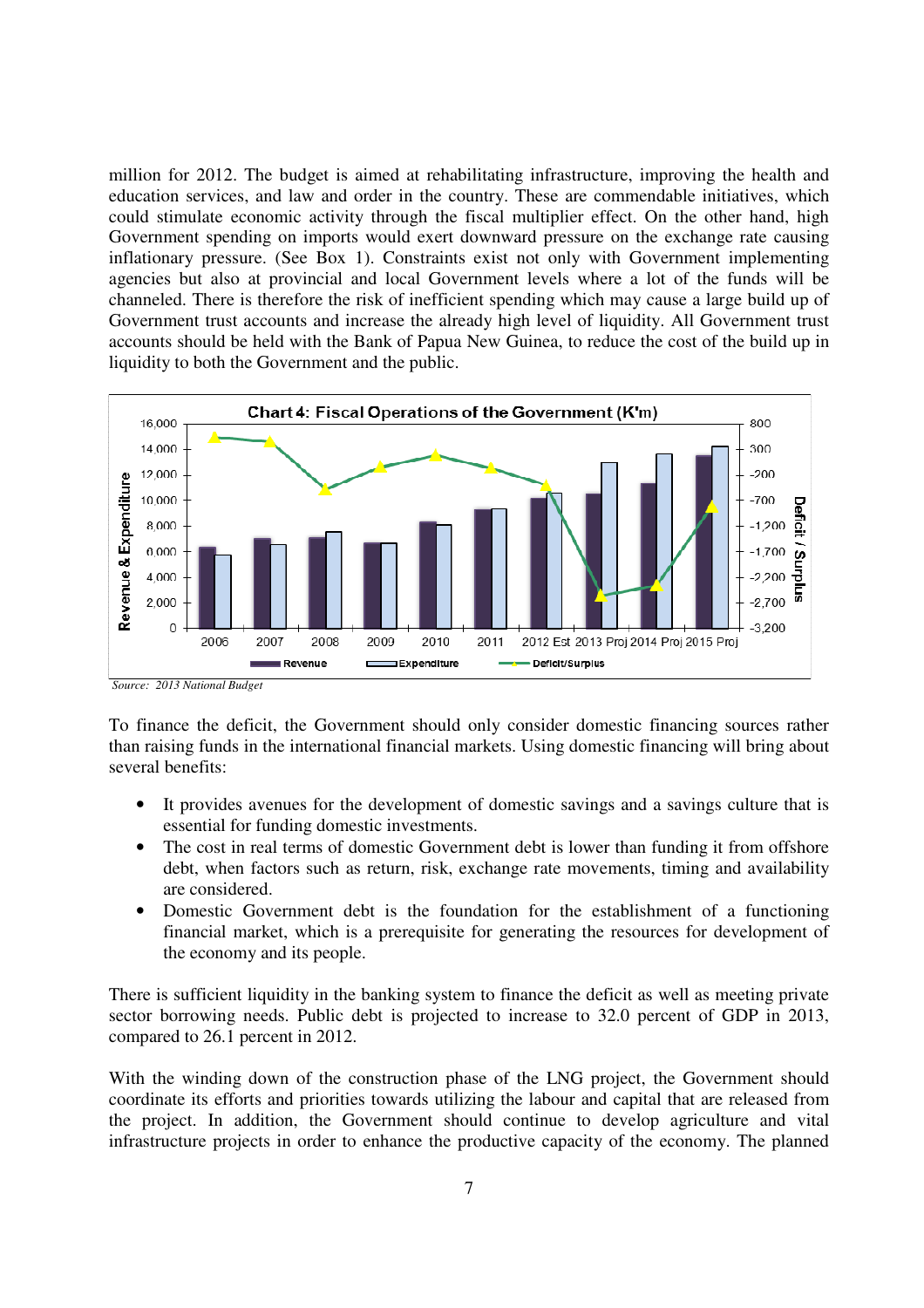establishment of the SWF in 2013 would assist in managing the LNG revenues in a sustainable manner throughout the duration of the project and beyond. These initiatives will help PNG to manage the *Dutch Disease* phenomenon.

Close coordination and cooperation between the Treasury and Finance departments and the Central Bank in the conduct of fiscal and monetary policies is important to ensure macroeconomic stability is maintained. It is therefore important that the Government prudently manages its budget, given the large fiscal deficit and expenditure plans for 2013.

## **Box 1: Quantifying the macroeconomic effects of the 2013 fiscal deficit**

The Bank in collaboration with Pacific Financial Technical Assistance Centre (PFTAC) has developed a Financial Programming and Policies (FPP) framework for PNG. This box outlines the results from scenarios run using the FPP framework to capture the macroeconomic effects of the 2013 Budget. This exercise is experimental in nature, and should not substitute for the projections discussed throughout the rest of the text, which are the official projections.

The FPP framework is a holistic approach that incorporates and links the key components of the macroeconomy, namely the monetary, real, fiscal and external sectors. The exercise involves constructing two scenarios. The fiscal numbers for 2013 to 2015 under the "baseline" scenario are as contained in the 2012 Budget, whilst the "alternative" scenario is based on the 2013 Budget. This is the fundamental difference to be analyzed.

In the baseline, there is a mild depreciation of the nominal exchange rate in 2013, mainly caused by the slowdown of foreign direct investment inflows relating to the construction phase of the PNG LNG project, but stabilizes in the outer years. Real output falls in 2013, due to the completion of construction for the PNG LNG project, but then recovers. Headline inflation rises in 2013 in response to the nominal depreciation, and then stabilizes by 2014.

In the alternative, the depreciation is stronger, as a result of the increased demand for imports from the government spending. This is based on the assumption that 65 percent of the additional expenditure arising from the deficit will be spent on imports. A fiscal multiplier was constructed by combining the Bank's Forecasting and Policy Analysis System (FPAS) with data from the Budget regarding the overall fiscal balance. The result was a fiscal multiplier of 0.19, implying that for every 100 kina spent domestically by government, there is a 19 kina value added contribution to overall output.

The two scenarios were compared to give an indication of the effect of the 2013 fiscal deficit on the key macroeconomic variables. The results show that the stimulus could boost real output by up to 2 percent in 2013 through both increased trade competitiveness due to the stronger depreciation and the direct multiplier effect. However, the medium-term effects would be minimal. The effect on inflation is more gradual, due to the lagged pass-through of the nominal depreciation and demand pressures on domestic prices. The fiscal stimulus could generate additional annual headline inflation of 1.5 percent in 2013, and 1.8 percent in 2014, normalizing in 2015.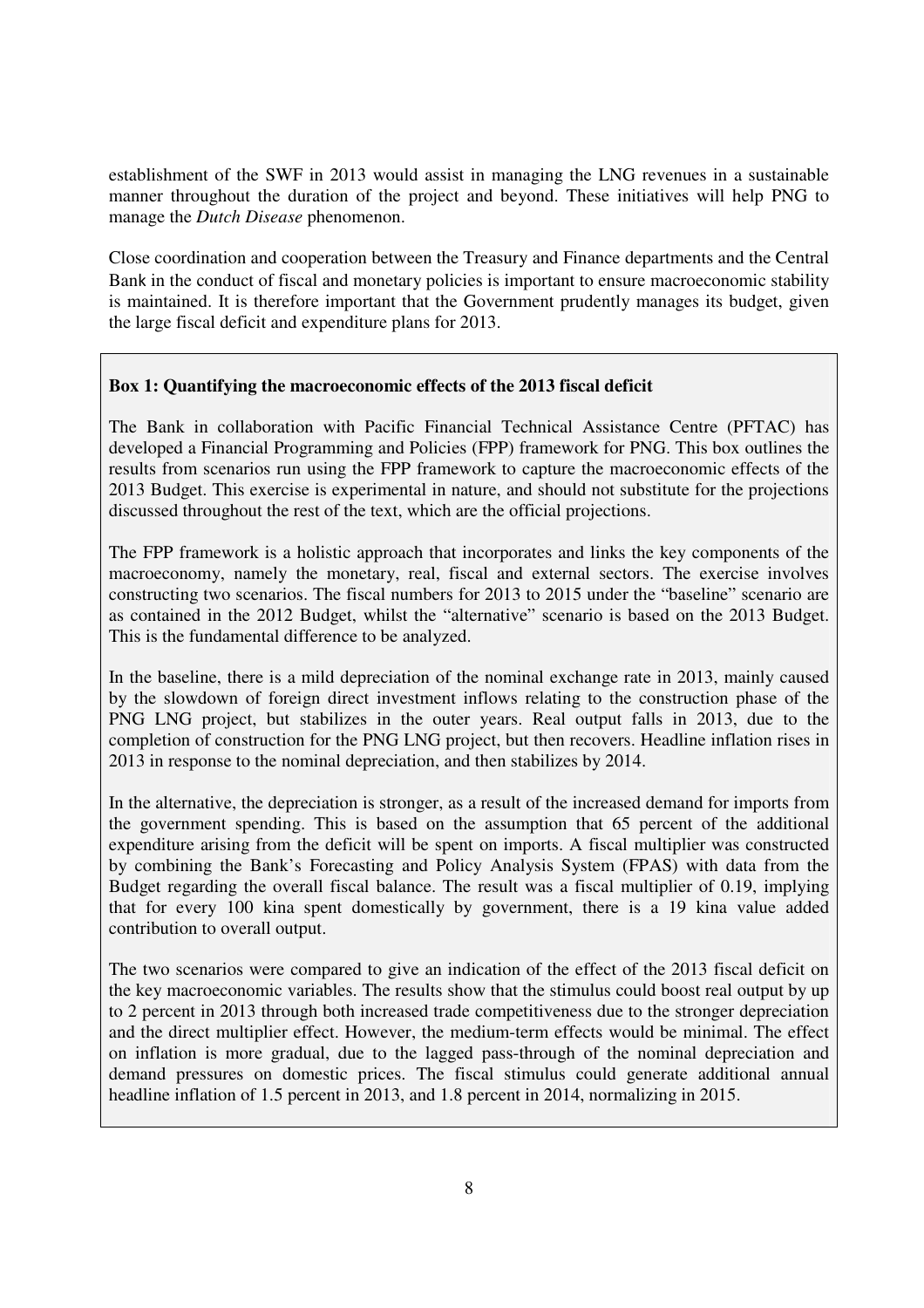

## **2. Monetary Policy Stance**

In 2013 economic growth is projected to slow down despite the expansionary fiscal policy aimed at stimulating domestic demand. The Bank aims to support domestic economic activity further through its monetary policy, while monitoring potential inflationary pressures.

The existing high level of liquidity remains a concern for the Bank. This is made even more challenging by the large fiscal deficit for 2013 and by the need to manage the liquidity impact of the large Government expenditure.

Upside risks to the Bank's projection of 15.4 percent growth in monetary base would come from:

- higher than projected inflows of foreign exchange;
- any unbudgeted Government expenditure; and
- build up of Government trust accounts at commercial banks.

In addition, the upside risks to the Bank's inflation projection of around 5.5 percent for 2013 include:

- further depreciation of the kina exchange rate;
- an increase in international food and/or fuel prices;
- higher than expected inflation in PNG's major trading partners; and
- any supply-side shocks.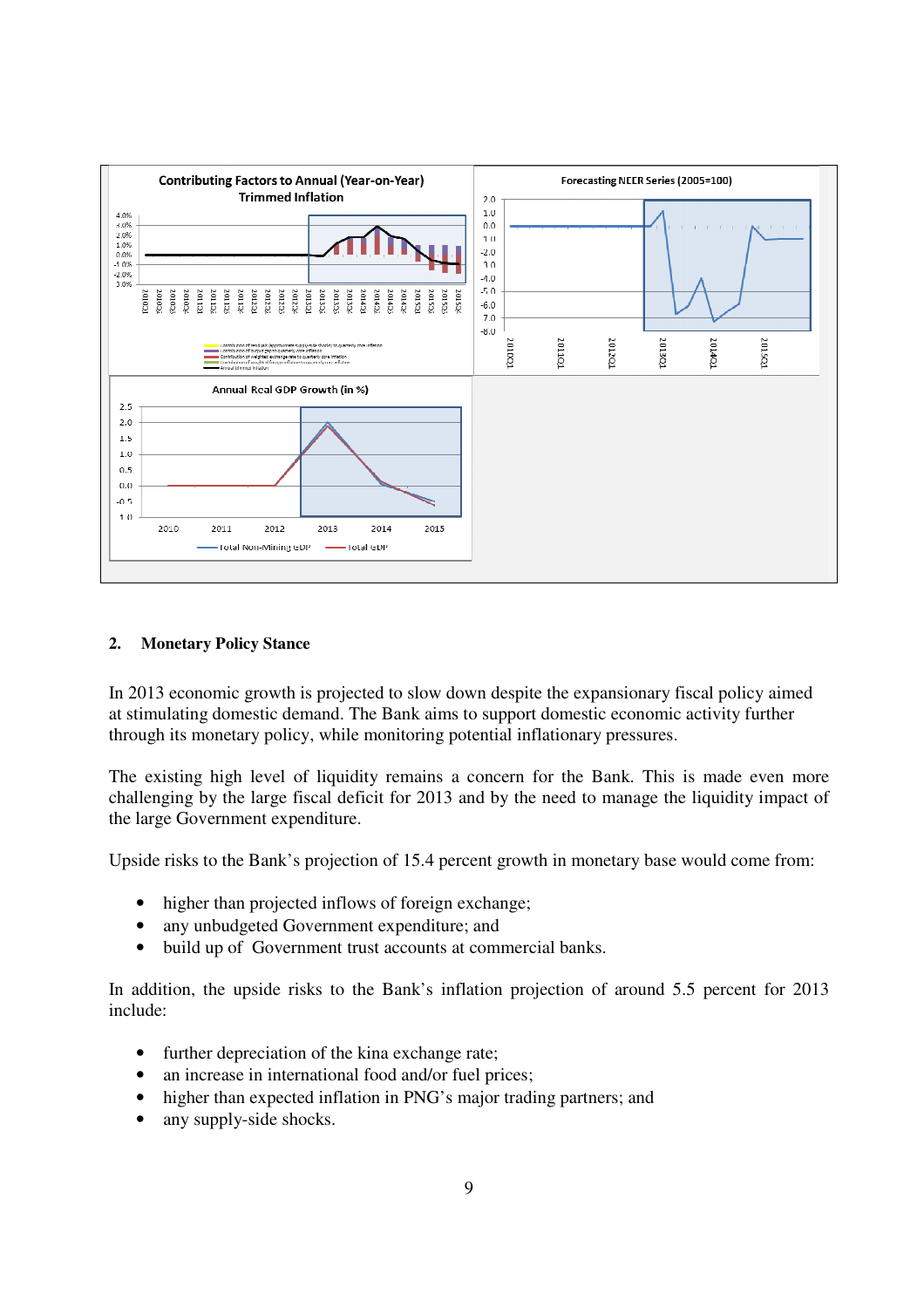The Bank eased its monetary policy stance in September 2012 following the low inflation outcomes. The KFR was further reduced from 6.75 percent to 6.25 percent in March 2013 following the release of the December quarter 2012 annual inflation outcome of 1.6 percent (see Chart 5). Lending by the commercial banks to the private sector has started to pick up and the easing in monetary policy will further encourage lending and support economic activity, especially in light of the construction phase of the PNG LNG project winding down. The Bank will maintain the current policy stance for the next six months, but may adjust it if developments in the economy and/or financial market warrant it.



*Source: Bank of PNG* 

-

#### **3. Conduct of Monetary Policy**

Monetary policy will be conducted within the reserve money framework. The MPS provides the overall monetary policy stance, while the monthly KFR remains the instrument for signaling this stance or any changes through an announcement by the Governor. Following the announcement, Open Market Operations will be conducted to support the Bank's monetary policy stance. The OMOs involve Repurchase Agreement (Repo) transactions with commercial banks and the auction of CBBs to ODCs and Treasury bills to the general public. The Bank will also use its direct policy instrument, the CRR, where necessary to assist in liquidity management.

The Bank introduced the CBB Tap facility<sup>1</sup> in October 2012 for small retail investors to participate in the securities market and help develop a savings culture in the country.

The Bank will continue to assess developments in the market and use all the instruments at its disposal to ensure that financial stability is maintained and inflation is at an acceptable level.

 $1$  The introduction of the CBB Tap Facility is intended to broaden participation in the securities market by targeting small investors, other than registered bidders currently participating in the primary market. This will also contribute towards the development of a retail market for securities.